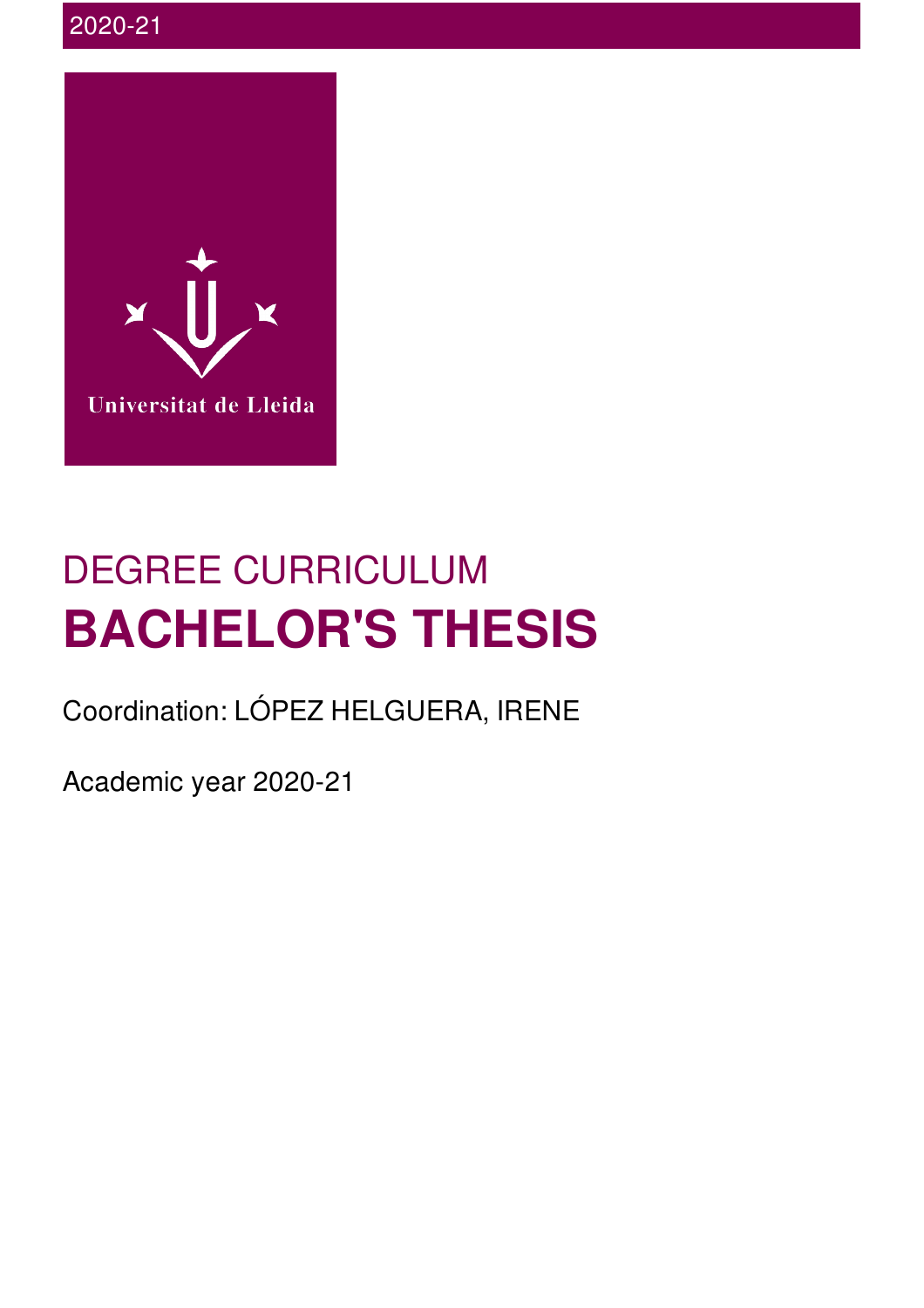#### Subject's general information

| Subject name                                | <b>BACHELOR'S THESIS</b>                                                                                                              |            |        |                   |                      |
|---------------------------------------------|---------------------------------------------------------------------------------------------------------------------------------------|------------|--------|-------------------|----------------------|
| Code                                        | 100345                                                                                                                                |            |        |                   |                      |
| <b>Semester</b>                             | <b>UNDEFINED</b>                                                                                                                      |            |        |                   |                      |
| <b>Typology</b>                             | <b>Degree</b>                                                                                                                         |            | Course | Character         | Modality             |
|                                             | Double bachelor's degree:<br>Bachelor's Degree in<br>Veterinary Medicine and<br>Bachelor's Degree in<br><b>Science and Production</b> |            | 6      | <b>COMPULSORY</b> | Attendance-<br>based |
| <b>Course number of</b><br>credits (ECTS)   | 12                                                                                                                                    |            |        |                   |                      |
| Type of activity, credits,<br>and groups    | <b>Activity</b><br>type                                                                                                               | <b>TFG</b> |        |                   |                      |
|                                             | <b>Number of</b><br>credits                                                                                                           | 12         |        |                   |                      |
|                                             | <b>Number of</b><br>groups                                                                                                            | 1          |        |                   |                      |
| Coordination                                | LÓPEZ HELGUERA, IRENE                                                                                                                 |            |        |                   |                      |
| <b>Department</b>                           | ANIMAL HUSBANDRY                                                                                                                      |            |        |                   |                      |
| Important information<br>on data processing | Consult this link for more information.                                                                                               |            |        |                   |                      |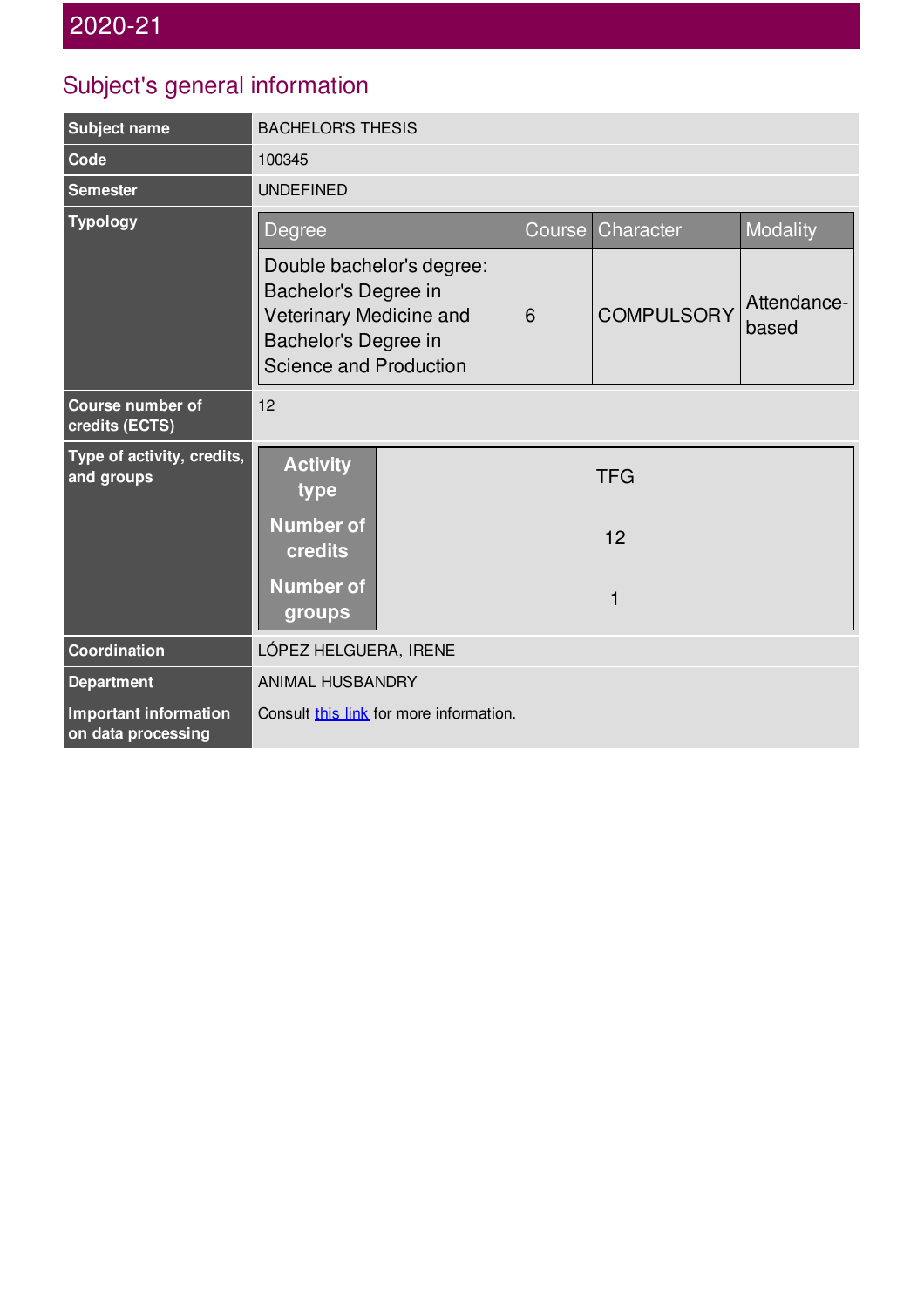| Teaching staff                        | E-mail addresses           | Credits<br>taught by<br>teacher | Office and hour of attention |
|---------------------------------------|----------------------------|---------------------------------|------------------------------|
| ARGEMÍ ARMENGOL,<br><b>IMMACULADA</b> | immaculada.argemi@udl.cat  | 2,62                            |                              |
| ARMENGOL GELONCH, RAMON               | ramon.armengol@udl.cat     | 2,24                            |                              |
| <b>BABOT GASPA, DANIEL</b>            | daniel.babot@udl.cat       | ,38                             |                              |
| BALCELLS TERES, JOAQUIM               | joaquim.balcells@udl.cat   | $\pmb{0}$                       |                              |
| BALLESTA REMY, ASTRID                 | astrid.ballesta@udl.cat    | 1,5                             |                              |
| BLANCO ABILLA, GERARDO                | gerardo.blanco@udl.cat     | 3,38                            |                              |
| CASALS MARTI, FREDERIC                | frederic.casals@udl.cat    | 1,13                            |                              |
| DE LA FUENTE OLIVER, GABRIEL          | gabriel.delafuente@udl.cat | 1,87                            |                              |
| ESTANY ILLA, JUAN                     | joan.estany@udl.cat        | ,37                             |                              |
| FRAILE SAUCE, LORENZO JOSÉ            | lorenzo.fraile@udl.cat     | 2,63                            |                              |
| <b>GARCIA ISPIERTO, IRINA</b>         | irina.garcia@udl.cat       | 2,63                            |                              |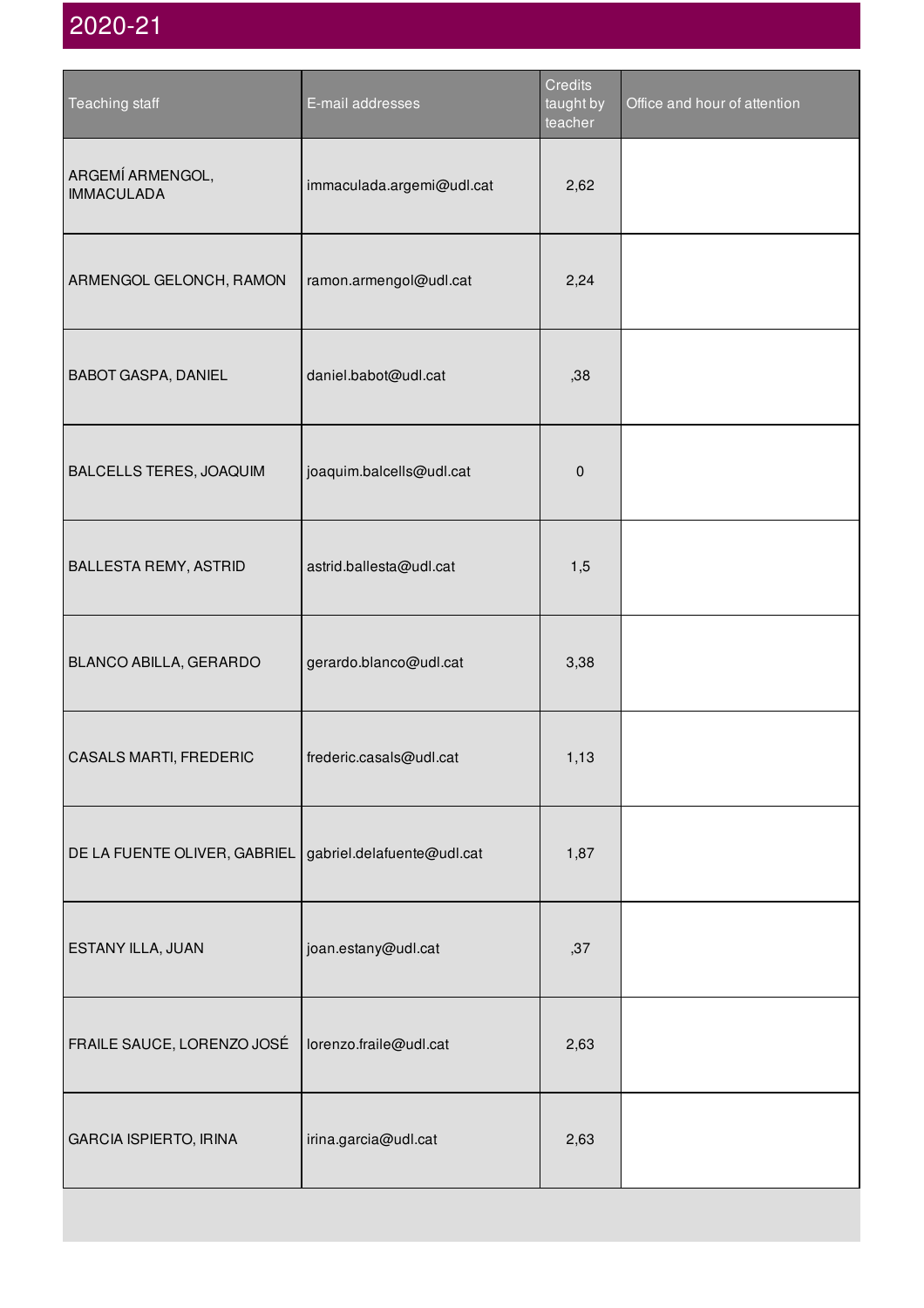| Teaching staff                            | E-mail addresses            | <b>Credits</b><br>taught by<br>teacher | Office and hour of attention |
|-------------------------------------------|-----------------------------|----------------------------------------|------------------------------|
| GRASA BAÑON, MIRIAM                       | miriam.grasa@udl.cat        | 1,13                                   |                              |
| LÓPEZ HELGUERA, IRENE                     | irene.lopez@udl.cat         | ,75                                    |                              |
| LÓPEZ ROMERO, PEDRO                       | pedro.lopez@udl.cat         | 1,12                                   |                              |
| MARGALIDA VACA, ANTONIO                   | antonio.margalida@udl.cat   | ,37                                    |                              |
| MARTÍNEZ LOBO, FRANCISCO<br><b>JAVIER</b> | javier.martinezlobo@udl.cat | ,75                                    |                              |
| MAYNEGRE SANTAULARIA,<br><b>JORDI</b>     | jordi.maynegre@udl.cat      | 1,12                                   |                              |
| MENTABERRE GARCIA,<br><b>GREGORIO</b>     | gregorio.mentaberre@udl.cat | 3,39                                   |                              |
| MORENO MARTÍNEZ, JOSÉ<br><b>ANTONIO</b>   | joseantonio.moreno@udl.cat  | 2,25                                   |                              |
| MORERA CELDA, NEUS                        | neus.morera@udl.cat         | ,75                                    |                              |
| PARES CASANOVA, PERE<br><b>MIQUEL</b>     | peremiquel.pares@udl.cat    | 8,25                                   |                              |
| PELEGRIN VALLS, JONATHAN                  | jonathan.pelegrin@udl.cat   | ,37                                    |                              |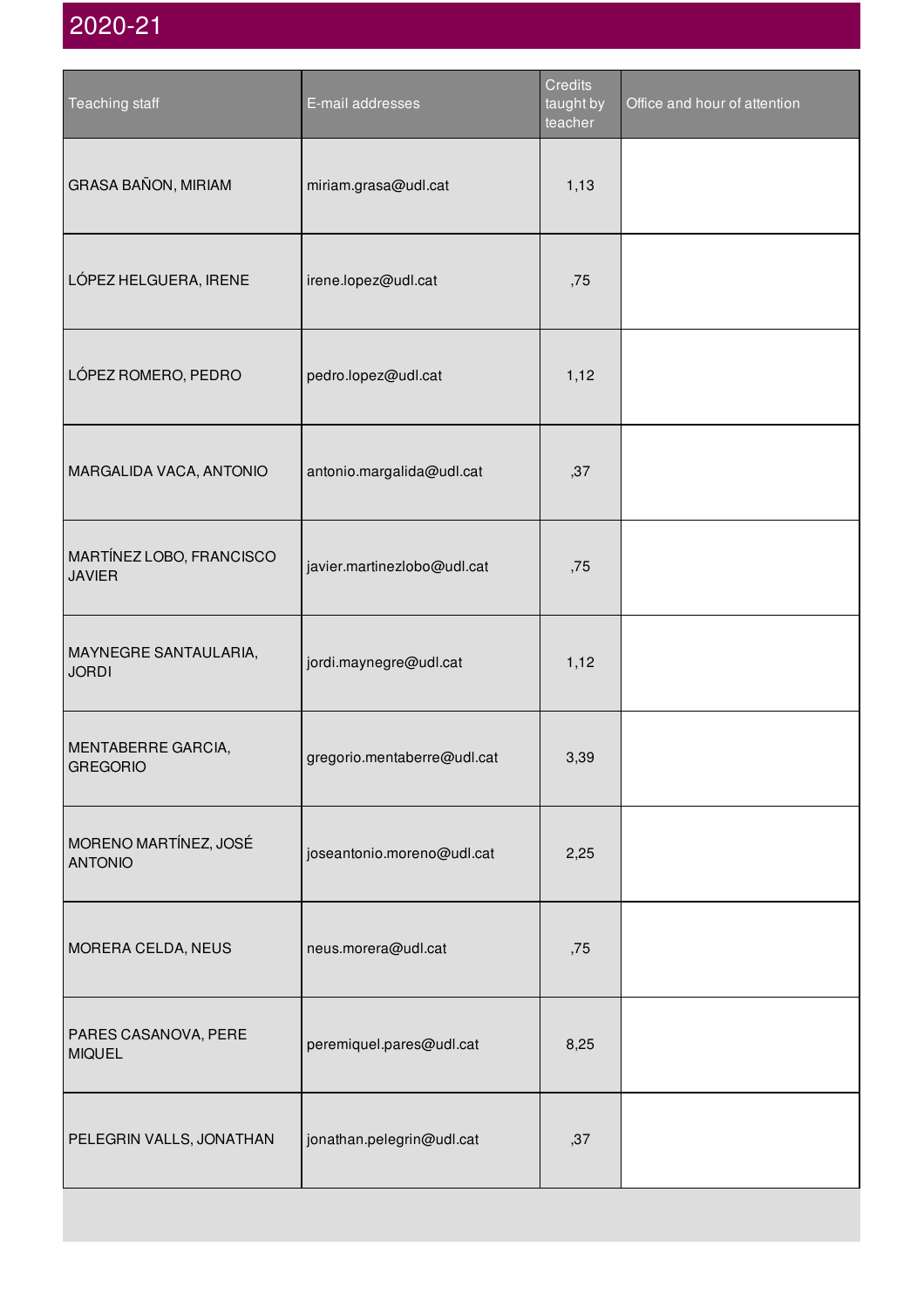| Teaching staff                            | E-mail addresses           | Credits<br>taught by<br>teacher | Office and hour of attention |
|-------------------------------------------|----------------------------|---------------------------------|------------------------------|
| PENA SUBIRÀ, RAMONA<br><b>NATACHA</b>     | romi.pena@udl.cat          | $\ensuremath{\mathsf{3}}$       |                              |
| PLA ARAGONES, LUIS MIGUEL                 | lluismiquel.pla@udl.cat    | ,75                             |                              |
| RAMÍREZ RIVERO, GUSTAVO<br><b>ADOLFO</b>  | gustavo.ramirez@udl.cat    | ,75                             |                              |
| ROS FREIXEDES, ROGER                      | roger.ros@udl.cat          | ,38                             |                              |
| ROSSELLO VALLES, JOAN PERE                | joan.rossello@udl.cat      | ,38                             |                              |
| SANCHEZ SALGUERO, XAVIER                  | xavier.sanchez@udl.cat     | ,37                             |                              |
| SANCHO GRACIA, VIOLETA                    | violeta.sancho@udl.cat     | ,75                             |                              |
| SANUY CASTELLS, DELFI                     | delfi.sanuy@udl.cat        | 1,89                            |                              |
| SERRANO PÉREZ, BEATRIZ                    | beatriz.serrano@udl.cat    | ,38                             |                              |
| TORRA BURGUES, ADA                        | ada.torra@udl.cat          | ,38                             |                              |
| VELILLA JÁNEZ, MARIA<br><b>MONTSERRAT</b> | montserrat.velilla@udl.cat | ,37                             |                              |